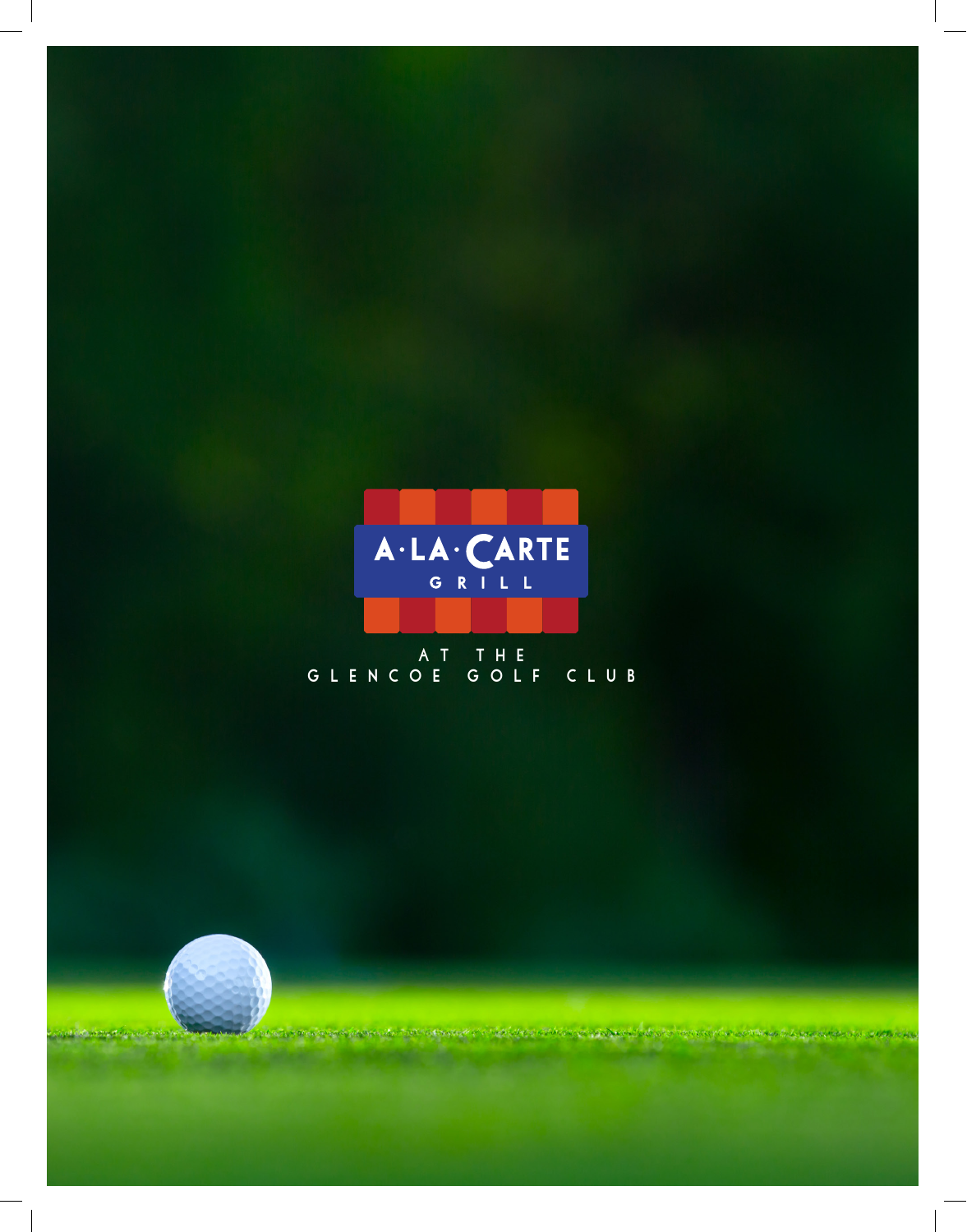

Breakfast

GOOD MORNING!



Grab n' Golf Breakfast Sandwedge \$5 Fried egg, bacon or sausage, cheddar cheese on a grilled English muffin

2 Eggs (any style) \$7.50 Eggs with bacon or breakfast sausage, hash browns, and your choice of toast

Denver Omelette \$10.75 3-egg omelette with onions, peppers, ham and cheddar, served with hash browns and your choice of toast

#### Garden Omelette \$10.75 3-egg omelette with peppers, spinach, onions and mushrooms. Choice of cheddar, American, Swiss, pepper jack, Monterrey jack, feta or mozzarella cheese. Served with hash browns and your choice of toast

#### "Say Cheese" Omelette \$10.25

3-egg omelette with your choice of cheddar, American, Swiss, pepper jack, Monterrey jack, mozzarella or feta cheese, served with hash browns and your choice of toast

#### Breakfast Burrito \$9.25

Scrambled eggs, onions, peppers, tomato and cheddar cheese wrapped in a flour tortilla, served with hash browns



Toast \$2.50 Choice of white, wheat, rye, English muffin or bagel

Bowl of Fresh Fruit \$4.50

Bacon or Breakfast Sausage \$3

Hash Browns \$2.50

Muffins \$3.50

#### *NO SEPARATE CHECKS, PLEASE*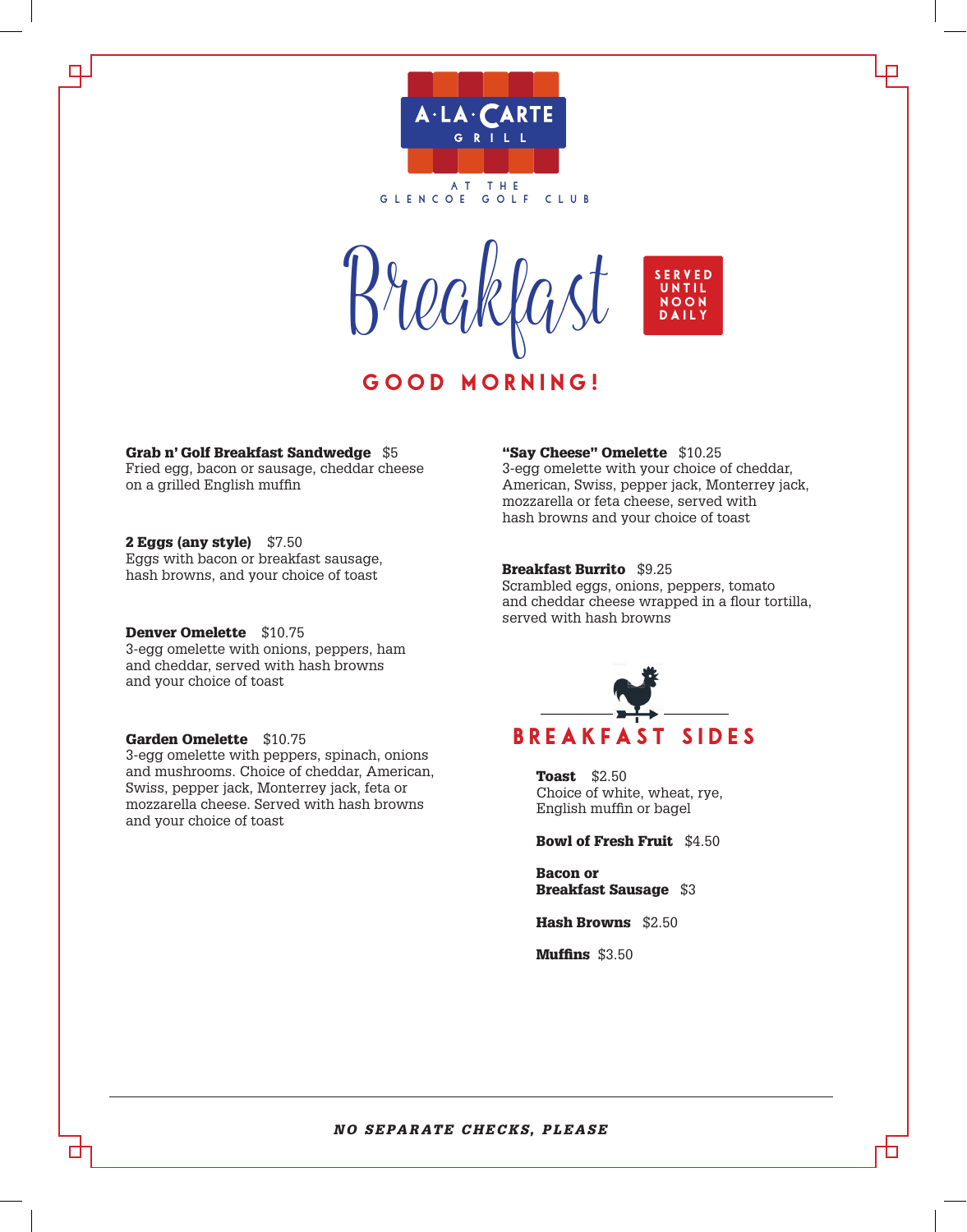

**g l e nco e golf club**



### **STARTERS**

Nacho Platter \$9 Tortilla chips topped with Cheddar cheese, tomato,

black beans and sliced jalapeño, served with sour cream and salsa *Add guacamole: \$2 Add chicken or chili: \$3*

Buffalo Wings \$9 Nine chicken wings, mild or spicy, with blue cheese or ranch dip

Mozzarella Sticks \$7.50 Eight sticks, with marinara sauce for dipping Cheese Quesadilla \$9 *Add chicken: \$3*

Crispy Cheese Curds \$7.50 w/salsa ranch sauce for dipping

Basket of Homemade Spiced Potato Chips \$4

Basket of Onion Rings \$6

Basket of Fries \$4 *Add \$1 for sweet potato*

A La Carte's Soup of the Day \$3.50/cup \$5.95/bowl All of our soups are crafted from scratch

### **SALADS**

California Cobb \$12.50 *Add avocado: \$2* Mixed greens, chicken breast, crumbled blue cheese, bacon, tomato, hard-boiled egg

Taco Salad \$12 *Add avocado: \$2* Romaine, seasoned ground beef, sour cream, cheddar cheese, tomato, black olives, black beans, salsa ranch dressing

Chef Salad \$12.50 Mixed greens, sliced ham and roast turkey, cheddar, Swiss, tomato, cucumber, hard-boiled egg

h

Caesar Salad \$9 *Add chicken: \$3* Romaine, tomato, housemade croutons, parmesan, our Caesar dressing

*A La Carte's homemade dressings: Blue cheese, Ranch, Caesar, Red Wine Vinaigrette, Balsamic Vinaigrette and Thousand Island* 

*NO SEPARATE CHECKS, PLEASE*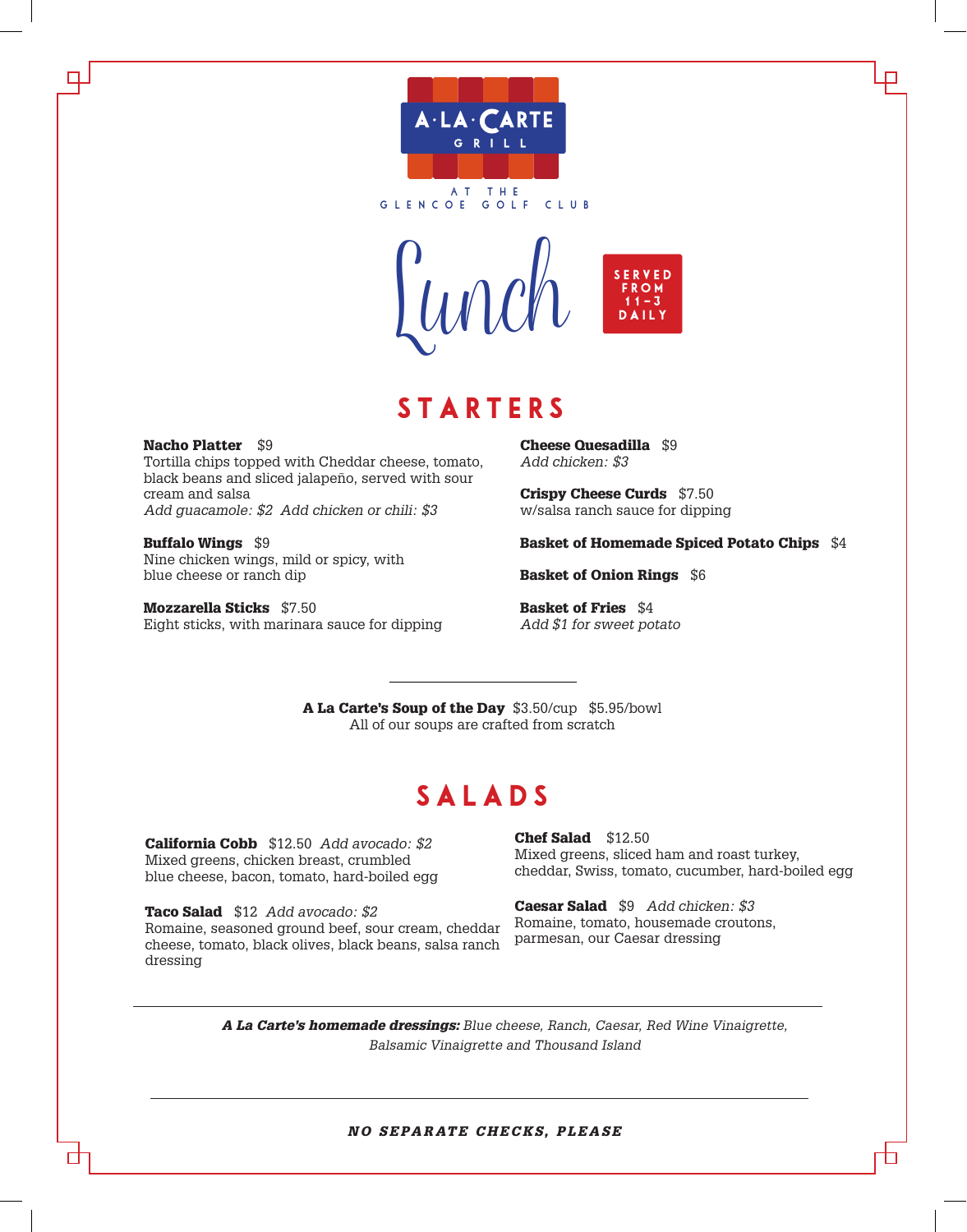

### signature sandwiches

#### ½ Sandwich & Cup of Soup \$10

Half of a deli sandwich and a cup of our homemade soup of the day

#### A La Carte Sonoma Chicken Croissant \$10

Sliced chicken breast, bacon, avocado, tomato, pepper jack cheese, greens, chipotle mayo

#### A La Carte Italian Dip \$10

Thinly sliced sirloin, grilled onions and mozzarella on a French roll, au jus

#### Chicken Caesar Wrap \$10

Chicken breast, roasted red peppers, caramelized onions, our Caesar dressing

#### Chicken BLT Wrap \$12 Sliced chicken, bacon, lettuce, tomato on a tomato tortilla with chipotle mayo

#### From the grill

#### 1/3 Pound Angus Cheeseburger \$10

With your choice of cheese, lettuce, tomato, onion and pickle

#### Lighter Burger Plate \$9

Bunless 1/3# Angus burger, lettuce, sliced tomato, fresh fruit

#### Patty Melt \$12

1/3# Angus beef with provolone or American cheese and sauteed onions, grilled on rye

Turkey or Veggie Cheeseburger \$9.50 With your choice of cheese, lettuce, tomato, onion and pickle

### the classics

#### **BLT** \$9

on toasted white, wheat or rye *Add avocado: \$2*

#### Triple Turkey Club \$10

Sliced roasted turkey, cheddar, bacon, lettuce, tomato and mayo stacked between three slices of your choice of toast. *Add avocado: \$2*

#### Grilled Cheese Sandwich \$7

Cheddar & mozzarella with your choice of bread *Add ham or bacon: \$2*

#### Turkey Breast or Ham Sandwich \$9

Thinly sliced roasted turkey or Polish ham with your choice of cheese and lettuce, tomato, mayo, Dijon or cranberry mustard and pickle on white, wheat or rye

#### Housemade Tuna, Egg, or Dijon Chicken Salad Sandwich \$9

White, wheat or rye, lettuce, tomato, pickle

#### All-Beef Hot Dog \$7

With toppings of your choice

#### Bratwurst \$7

With toppings of your choice

Avocado: \$2 Bacon: \$2 add-ons

Cheddar Swiss American **Blue** Mozzarella Pepper Jack **CHEESES** 

*All sandwiches are served with your choice of one side: french fries, homemade spicy potato chips, sesame noodles, Caesar pasta salad or green salad. Add fresh fruit or sweet potato fries for \$1*

#### Join Us for Our Friday Fish Fry!

*Fridays only* Batter-fried walleye w/ your choice of sides \$16